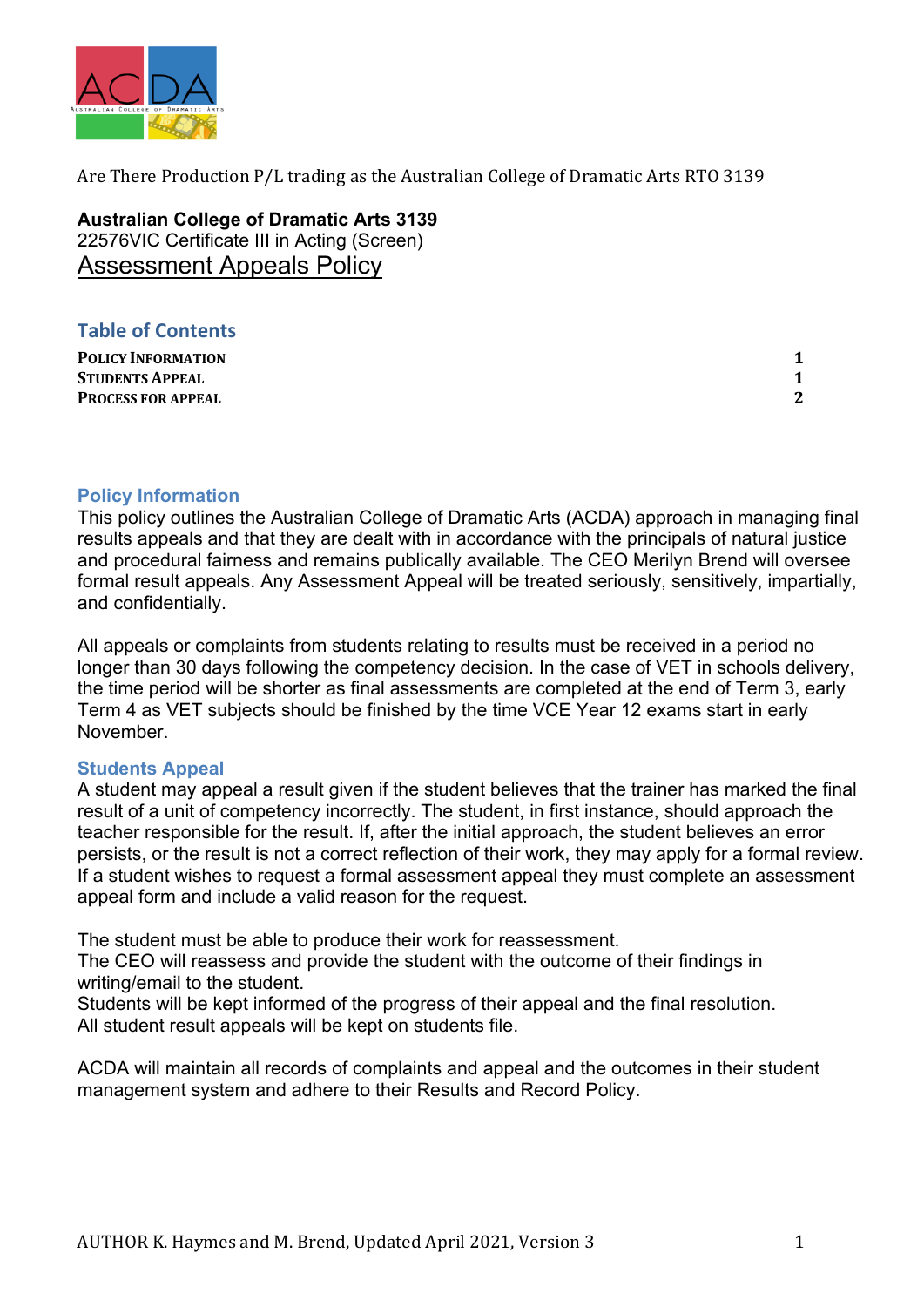

## **Process for appeal**

The process for appeals procedure is as follows

Teachers delivering training

- Provide timely guidance to all course participants regarding the result appeals procedure.
- Clarify any aspects of the results that a student does not understand.
- Provide each student that requests an assessment appeal with the required '**Assessment Appeal form**'. (See below)
- Communicate directly via email as soon as possible with the RTO's management on any advice (verbal or written) provided by a student that they are seeking to appeal an assessment decision.
- Schedule a meeting with the student and the RTO's management when a completed assessment appeal form is received from a student.
- Communicate any outcome decision by the RTO's management to uphold or overturn an assessment appeal to the student's by completing the assessment appeal form clearly identifying the reason for the outcome.
- The CEO within 10 days of receipt of a formal appeal will process all assessment appeals. All assessment appeals must be maintained on the students file.
- Student records will be adjusted to comply with the RTO's management appeal outcome decisions.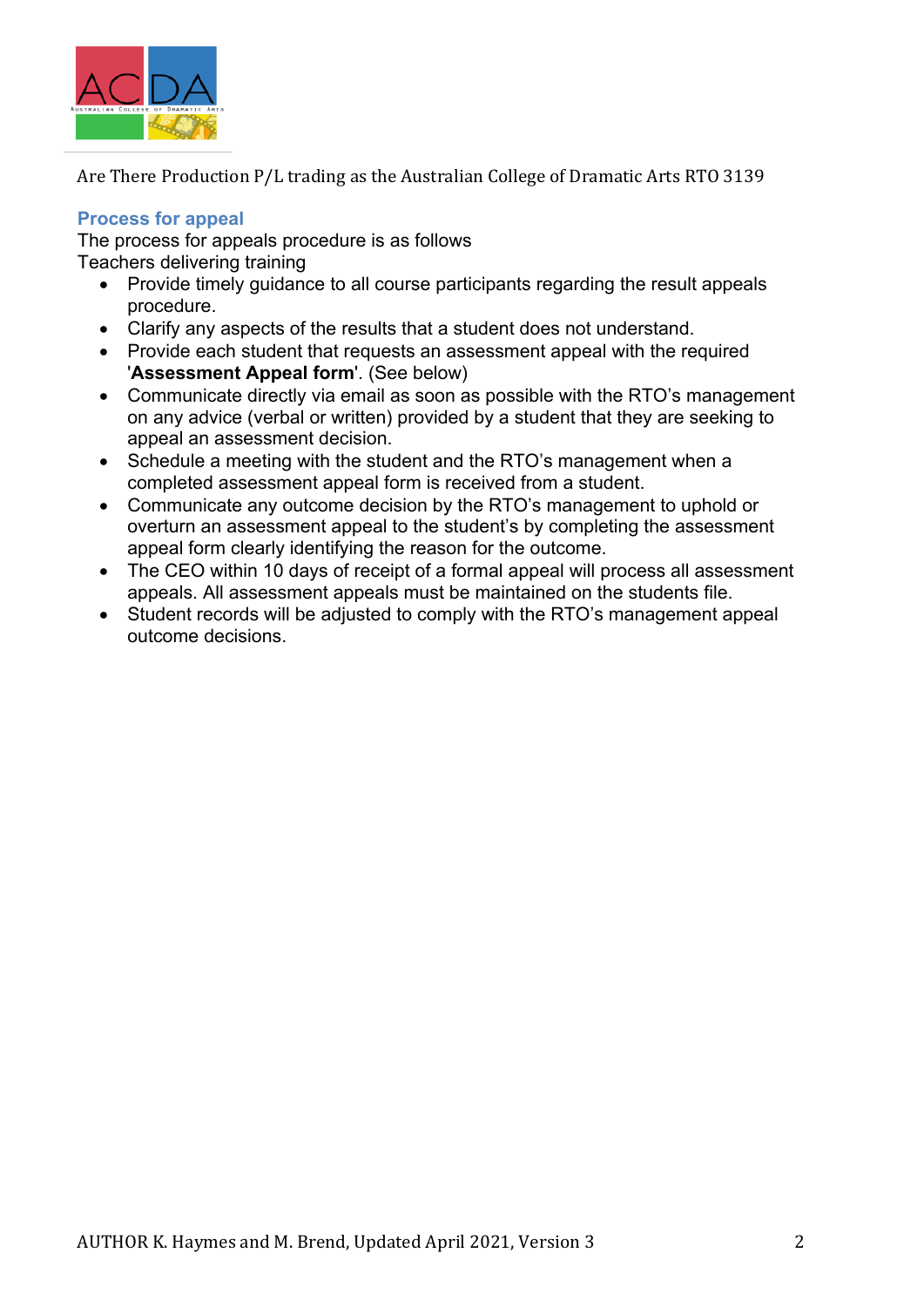

# **Australian College of Dramatic Arts**

## **Assessment Result Appeal Form**

### **Instructions for usage:**

This form shall be made available to any student formally requesting an appeal of assessment decision. The assessment appeal once completed by a student should be returned to the ACDA trainer who provided it. Once signed by the trainer the form should be forwarded to ACDA management for review and an appeal decision to be made. Once a decision is finalised the outcome of the appeal shall be provided within this form and a copy proved to the student and a copy maintained on the students file

### **Course:**

**Trainer:** 

### **Course Commencement date:**

**Student Name:** 

| . .<br>×<br>۰.<br>×<br>۰.<br>۰.<br>× |
|--------------------------------------|
|--------------------------------------|

| Class:                                                 |                                                                                                     |
|--------------------------------------------------------|-----------------------------------------------------------------------------------------------------|
| List units relevant<br>to this appeal                  | Please advise the reason for the appeal as it relates to the unit and the result<br>being appealed. |
|                                                        |                                                                                                     |
|                                                        |                                                                                                     |
|                                                        |                                                                                                     |
|                                                        |                                                                                                     |
|                                                        |                                                                                                     |
|                                                        |                                                                                                     |
| <b>Trainer comments:</b>                               |                                                                                                     |
| <b>Trainer signature:</b><br><b>Student signature:</b> | Date:<br>Date:                                                                                      |
| <b>Appeal Outcome:</b>                                 |                                                                                                     |
| <b>CEO Signature:</b><br><b>Student signature:</b>     | Date:<br>Date:                                                                                      |
|                                                        |                                                                                                     |